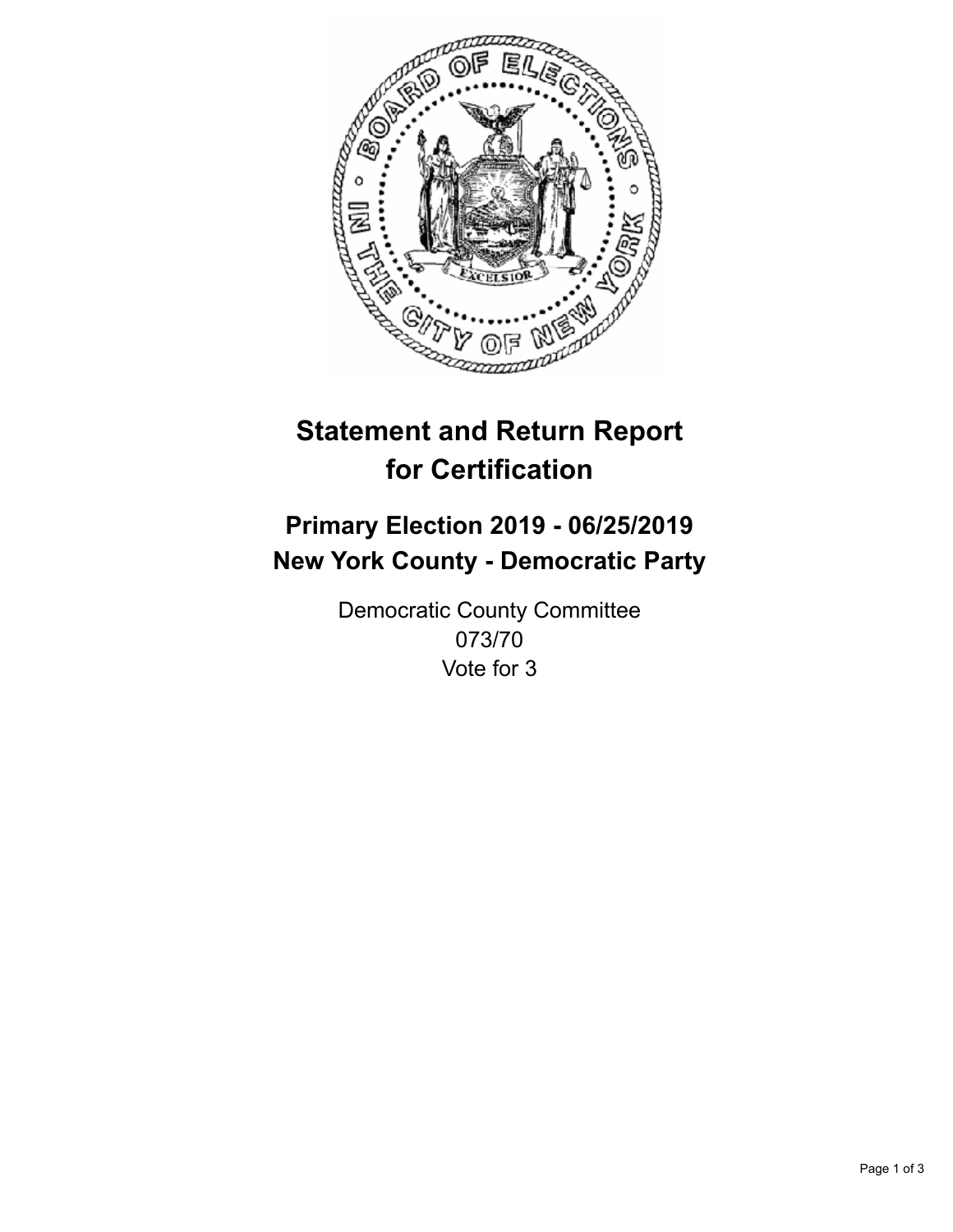

## **Assembly District 70**

| <b>PUBLIC COUNTER</b>                                    | 45 |
|----------------------------------------------------------|----|
| <b>MANUALLY COUNTED EMERGENCY</b>                        | 0  |
| ABSENTEE / MILITARY                                      | 1  |
| AFFIDAVIT                                                | 1  |
| <b>Total Ballots</b>                                     | 47 |
| Less - Inapplicable Federal/Special Presidential Ballots | 0  |
| <b>Total Applicable Ballots</b>                          | 47 |
| <b>MARION SUTHERLAND</b>                                 | 9  |
| <b>MARY GOODMAN</b>                                      | 18 |
| <b>VIVIAN FRANCIS</b>                                    | 15 |
| <b>HAZEL WEAVER</b>                                      | 12 |
| <b>MARGUERITE V. TEAL</b>                                | 10 |
| <b>NEIL DOUGLAS REILLY</b>                               | 12 |
| <b>Total Votes</b>                                       | 76 |
| Unrecorded                                               | 65 |